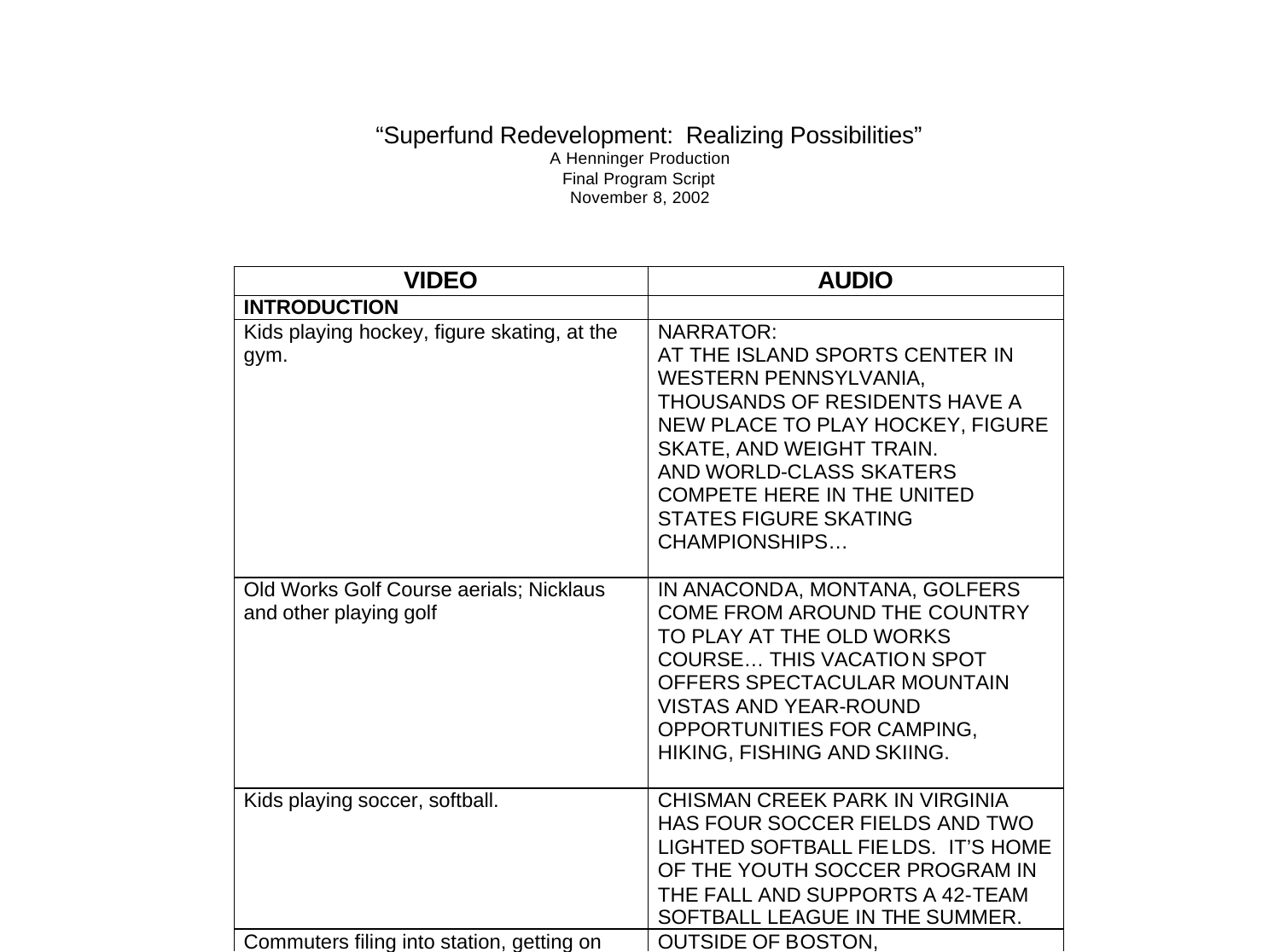| Montage of best images all sites.                                                    | THE ENVIRONMENTAL PROTECTION<br><b>AGENCY'S SUPERFUND</b><br><b>REDEVELOPMENT PROGRAM IS</b><br><b>HELPING TURN AREAS THAT WERE</b><br>ONCE DANGEROUS INTO SOMETHING<br>COMMUNITIES CAN BE PROUD OF                                                                                                                                                     |
|--------------------------------------------------------------------------------------|---------------------------------------------------------------------------------------------------------------------------------------------------------------------------------------------------------------------------------------------------------------------------------------------------------------------------------------------------------|
| EPA footage of site remediation.                                                     | <b>WORKING WITH STATES, TRIBES,</b><br><b>COMMUNITIES, RESPONSIBLE</b><br>PARTIES, AND OTHER STAKEHOLDERS<br>AT SUPERFUND SITES ACROSS THE<br><b>COUNTRY, EPA HAS MADE</b><br><b>SIGNIFICANT PROGRESS IN</b><br>PROTECTING PEOPLE AND THE<br><b>ENVIRONMENT FROM THE HAZARDS</b><br>POSED BY TOXIC WASTE SITES<br>BUT THEIR WORK DOES NOT END<br>THERE. |
| Montage of best images all sites.<br>Woburn ducks on stream, Montana river<br>shots. | EPA TRIES TO ACCOMMODATE THE<br><b>FUTURE USES THAT COMMUNITIES</b><br>SAY ARE IMPORTANT TO THEM.<br>A SHOPPING CENTER, NEW HOMES, AN<br>OFFICE PARK, A GOLF COURSE OR<br>SOCCER FIELD, NEW WETLANDS OR<br><b>WILDLIFE AREAS</b>                                                                                                                        |
|                                                                                      | THERE ARE MANY POSSIBILITIES FOR<br><b>WHAT A SITE CAN BECOMEAND</b><br><b>REUSE ENSURES THAT NEW</b><br><b>DEVELOPMENT WON'T OCCUR ON</b><br><b>PRISTINE LAND</b>                                                                                                                                                                                      |
| US Map showing dots where there are<br>Superfund sites.                              | THERE HAVE ALREADY BEEN OVER 300<br>SUPERFUND SITE REUSE SUCCESSES<br>IN ALL AREAS OF THE COUNTRY, AND<br>SIMILAR TRIUMPHS WILL BE REPEATED<br>IN THE NEXT FEW YEARS AT                                                                                                                                                                                 |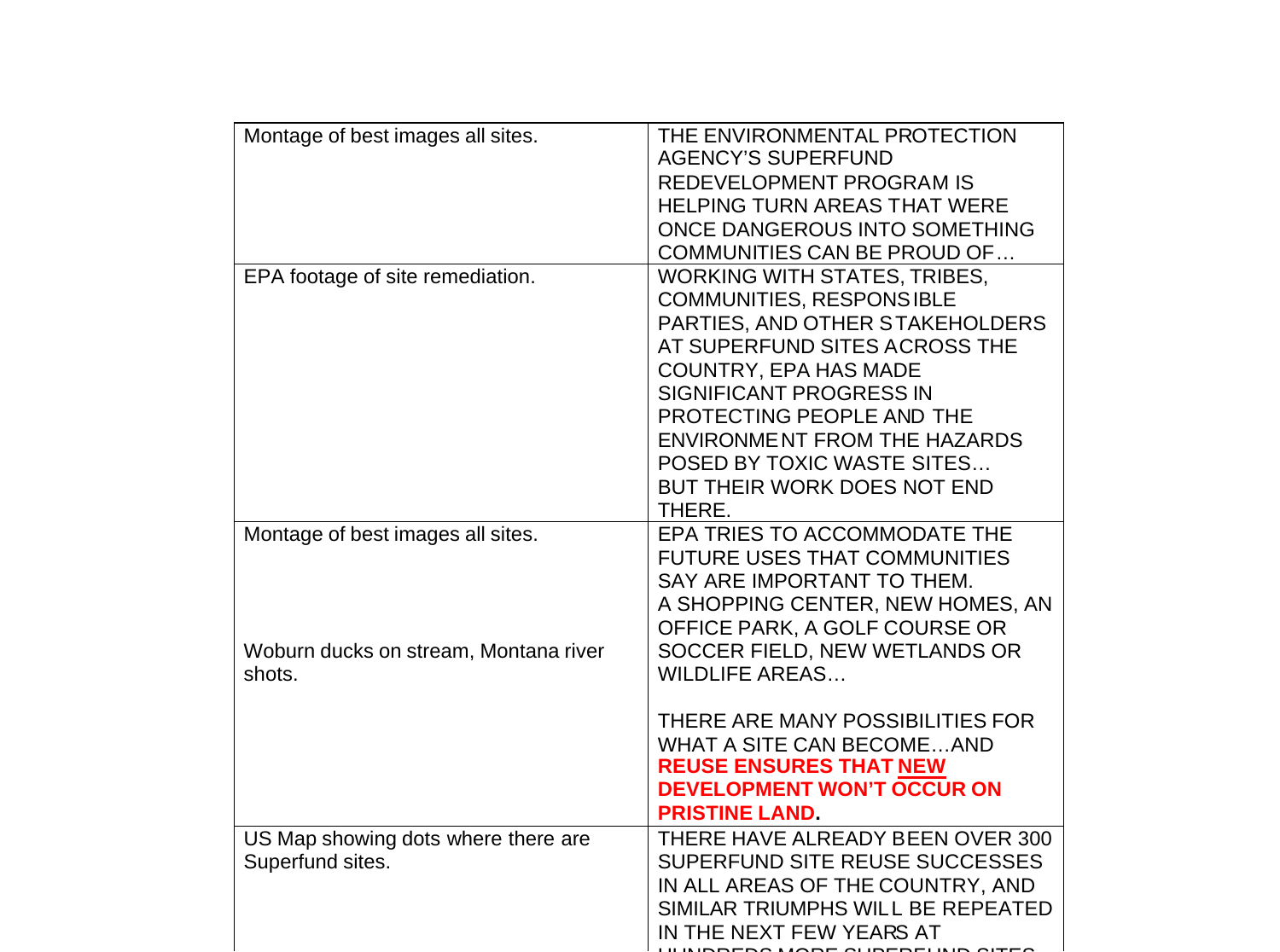| Ducks on the pond, office park beauties.                                                                                                                             | SHOWN YOU SOME OF THOSE<br>SUCCESSES<br>WHAT FOLLOWS NOW IS THE STORY<br>OF ONE SUPERFUND<br>REDEVELOPMENT PROJECT AT THE<br>INDUSTRI-PLEX SITE IN WOBURN,<br><b>MASSACHUSETTS.</b><br>THIS ACCOUNT OF PERSISTENCE,<br>VISION AND TEAMWORK COULD APPLY<br>AT ANY SUPERFUND SITE                            |
|----------------------------------------------------------------------------------------------------------------------------------------------------------------------|------------------------------------------------------------------------------------------------------------------------------------------------------------------------------------------------------------------------------------------------------------------------------------------------------------|
| <b>DIP TO BLACK</b>                                                                                                                                                  |                                                                                                                                                                                                                                                                                                            |
| Establishing shots of Woburn--<br>A kid with his slurpie riding down the street<br>on his bike.<br>Folks walking down the streets of Woburn.<br>City of Woburn sign. | THE TOWN OF WOBURN,<br><b>MASSACHUSETTS, HAS BEEN</b><br>BURDENED WITH TWO ADJACENT<br><b>CONTAMINATED WASTE SITES --</b><br>INDUSTRI-PLEX AND WELLS G&H.<br>BOTH SITES ARE AT THE TOP OF EPA'S<br>NATIONAL PRIORITIES LIST<br>AND BOTH HAVE WOUNDED THE<br><b>COMMUNITY OF WOBURN.</b>                    |
|                                                                                                                                                                      | <b>WOBURN'S NEW REGIONAL</b><br><b>TRANSPORTATION CENTER WAS</b><br>CONSTRUCTED ON THE INDUSTRIPLEX<br>SITE IN HONOR OF JIMMY ANDERSON<br>AND OTHER CHILDREN WHO LOST<br>THEIR LIVES TO LEUKEMIA BELIEVED<br>BY MANY TO BE CAUSED BY WATER<br><b>CONTAMINATION FROM THE</b><br>NEIGHBORING WELLS G&H SITE. |
| Montage of target store footage, RTC<br>footage, office park, ducks on pond.                                                                                         | IT WAS EPA'S INDUSTRI-PLEX<br>SUPERFUND REUSE PROJECT THAT<br><b>FINALLY BROUGHT GOOD NEWS TO</b>                                                                                                                                                                                                          |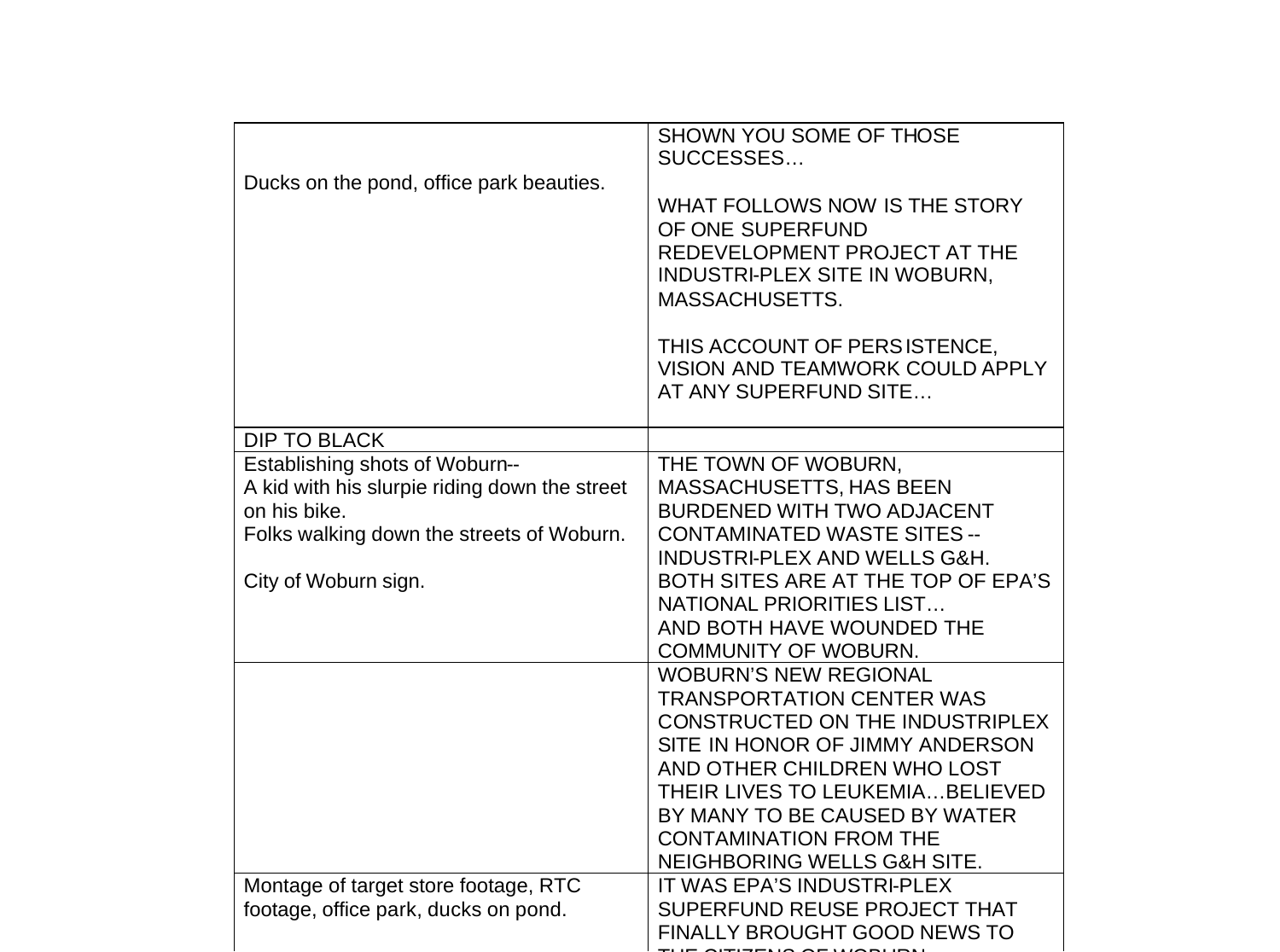| Photographs of barrels, showing<br>contamination.                                | MANUFACTURING. DECADES OF<br><b>MISHANDLING WASTE FROM THESE</b><br><b>OPERATIONS RESULTED IN SEVERE</b><br>ENVIRONMENTAL CONTAMINATION IN<br><b>WOBURN.</b><br>ARSENIC, CHROMIUM, AND LEAD<br>SEEPED INTO THE SOILS AND<br>SEDIMENTS AT THE INDUSTRI-PLEX<br>SITEAND VOLATILE ORGANIC<br><b>COMPOUNDS MIXED WITH THE</b><br><b>GROUNDWATER AT THE WELLS G&amp;H</b><br>SITE. |
|----------------------------------------------------------------------------------|-------------------------------------------------------------------------------------------------------------------------------------------------------------------------------------------------------------------------------------------------------------------------------------------------------------------------------------------------------------------------------|
| Pictures of Jimmy Anderson.                                                      | ANN ANDERSON, WOBURN CITIZEN:<br>The problem began with me when Jimmy<br>was, my son Jimmy, was diagnosed in<br>January of 1972. and almost immediately<br>as I brought him home from the hospital,<br>people were telling me about other, other<br>children in the neighborhood that also had<br>leukemia,                                                                   |
| Kids at a playground, on swings, playing<br>together, mothers in the background. | SENATOR HAVERN:  this development<br>wasn't built on a toxic waste site<br>necessarily. Built on broken hearts from the<br>city of Woburn. Mothers and brothers and<br>sisters of, of young kids who died of<br>leukemia and who really were their lives<br>were changed forever                                                                                              |
| Photograph of site "before" with smoke<br>stack in shot.                         | Mike Light, Site Remedial Trust Coordinator<br>p. 1<br>It's 250 acres and it was highly<br>contaminated from over 100 years of<br>manufacturing operations on the site.<br>When it was listed in 1983 it was the fifth<br>most contaminated site on the national<br>priorities list.                                                                                          |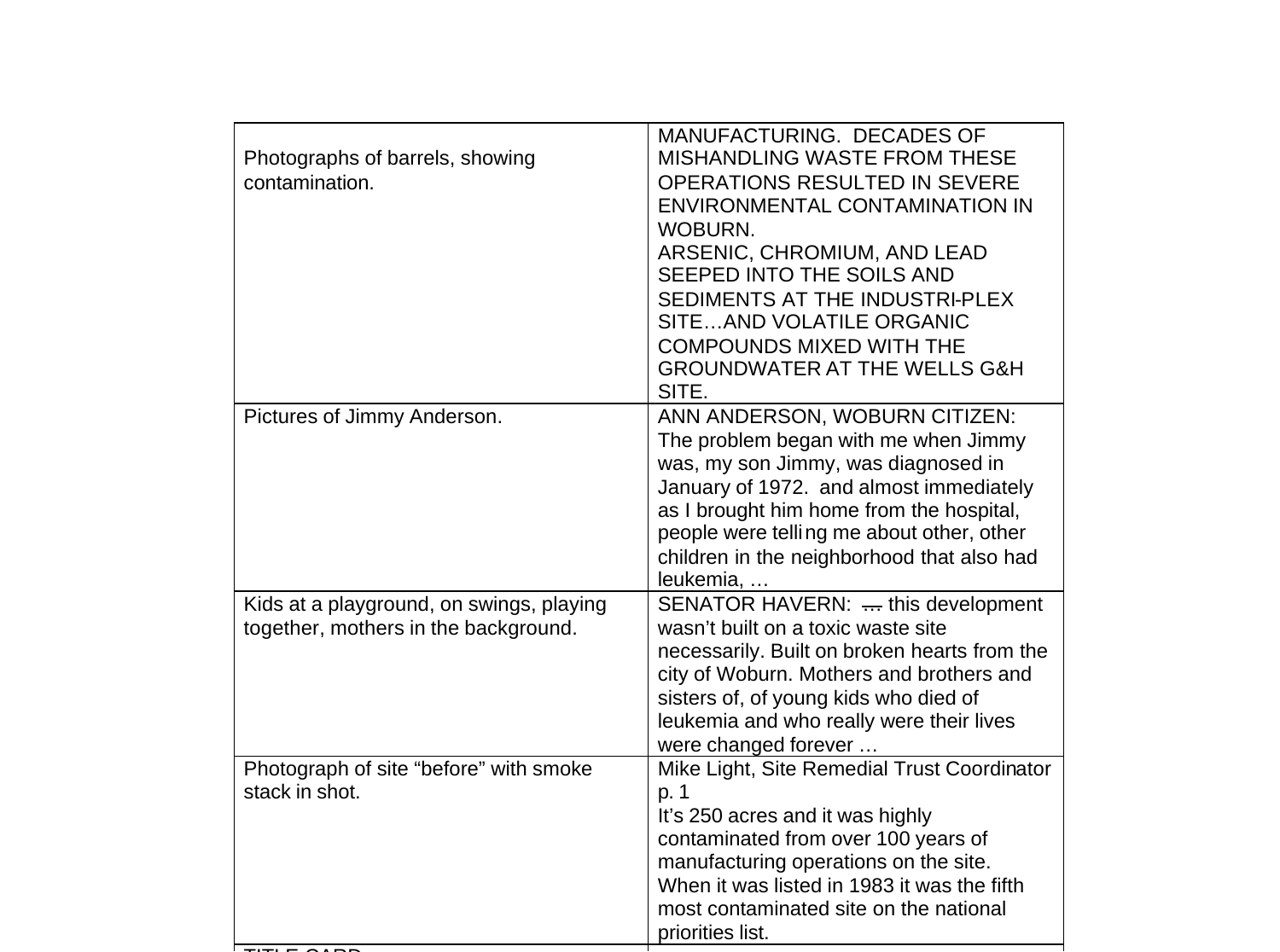| <b>Woburn City Council meeting</b>           | Mike Light, Site Remedial Trust Coordinator         |
|----------------------------------------------|-----------------------------------------------------|
|                                              | p. 3                                                |
|                                              | Well I think the, the community's fears             |
|                                              | were, were allayed by, by really an                 |
|                                              | educational effort $\frac{1}{1}$ . WE talked to the |
|                                              | community, they were involved quite                 |
|                                              | extensively and often.                              |
|                                              | Sen. Havern p. 3                                    |
|                                              | you needed to have some vision and you              |
| Children playing                             | also need to know that, that Woburn                 |
|                                              | needed some good news.  and I think                 |
|                                              | everybody banded together and said you're           |
|                                              | right this is a good idea. Let's try it.            |
|                                              | Cindy Brooks, Superfund Custodial Trustee           |
|                                              | Superfund site redevelopment is about               |
|                                              | understanding communities, understanding            |
|                                              | that they actually are in a position to             |
| People walking on street,                    | choose. And then once you start getting             |
| Shopping                                     | them thinking and talking, you can really           |
|                                              | give them a forum to think "geez, you know          |
|                                              | what I want? I want a really nice office            |
|                                              | park."                                              |
| Wide shot of site plan<br><b>TITLE CARD:</b> |                                                     |
|                                              |                                                     |
| The Remedy: Protecting People                |                                                     |
|                                              | <b>NARRATOR:</b>                                    |
| Dissolve from footage of Anaconda to         | THERE IS NO "ONE-SIZE-FITS-ALL"                     |
| graphic of remedy                            | APPROACH TO CLEANUP. EPA                            |
|                                              | <b>TAILORS THE TECHNIQUES AND</b>                   |
| Dissolve from footage of Yorktown soccer     | <b>TECHNOLOGIES TO THE INDIVIDUAL</b>               |
| field to graphic of remedy                   | PROBLEMS POSED AT DIFFERENT                         |
|                                              | AREAS OF A SITE.                                    |
| Animation of how cap works and clean         | THE SAFEST REMEDY FOR WOBURN'S                      |
| cover applied.                               | <b>TYPE OF CONTAMINATION WAS A</b>                  |
|                                              |                                                     |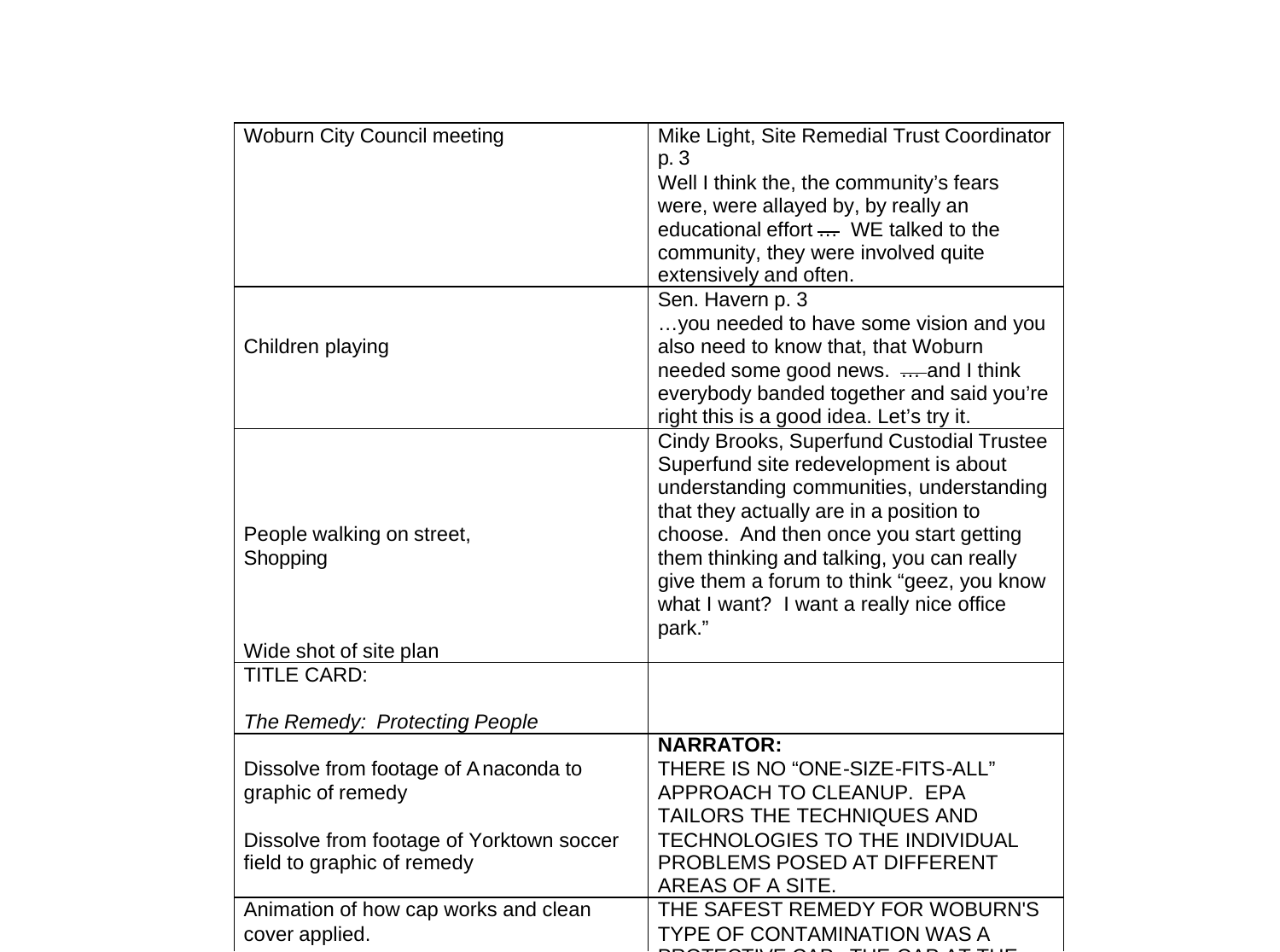|                                                     | Jay Naperstek, Massachusetts Dept. of<br>Env. Protection p. 4<br>Well our primary concerns looking for the<br>remedy was making sure that it would<br>protect the public. The secondary concern<br>was putting this property back into use as<br>long as the remedy maintained its<br>protectiveness.                                                                    |
|-----------------------------------------------------|--------------------------------------------------------------------------------------------------------------------------------------------------------------------------------------------------------------------------------------------------------------------------------------------------------------------------------------------------------------------------|
| EPA Footage of site remediation.                    | Joe LeMay, EPA Project Manager p. 12<br>the remedy of this site will always allow a<br>land owner the ability to further develop<br>their property if they want                                                                                                                                                                                                          |
| <b>TITLE CARD:</b>                                  |                                                                                                                                                                                                                                                                                                                                                                          |
| <b>Making It Happen</b>                             |                                                                                                                                                                                                                                                                                                                                                                          |
| Shots of people looking over site plans.            | <b>NARRATOR:</b><br>EPA IS AVAILABLE TO ASSIST<br><b>COMMUNITIES ON THE ROAD TO</b><br>REUSE. SOME OF THE WAYS EPA CAN<br><b>HELP INCLUDE PROVIDING</b><br>ASSISTANCE IN DEVELOPING<br>PARTNERSHIPS, OVERCOMING LEGAL<br>BARRIERS, AND PLANNING REUSE.<br>EPA HAS A PILOT PROGRAM THAT<br>PROVIDES RESOURCES TO<br><b>COMMUNITIES TO PREPARE</b><br>REDEVELOPMENT PLANS. |
| Footage of office complex buildings, hotel,<br>etc. | Cindy Brooks, Superfund Custodial Trust<br>(NEW BITE)<br>This project is not the work of one person.<br>This project reflects the work of a whole<br>host of people that worked as a team. And                                                                                                                                                                           |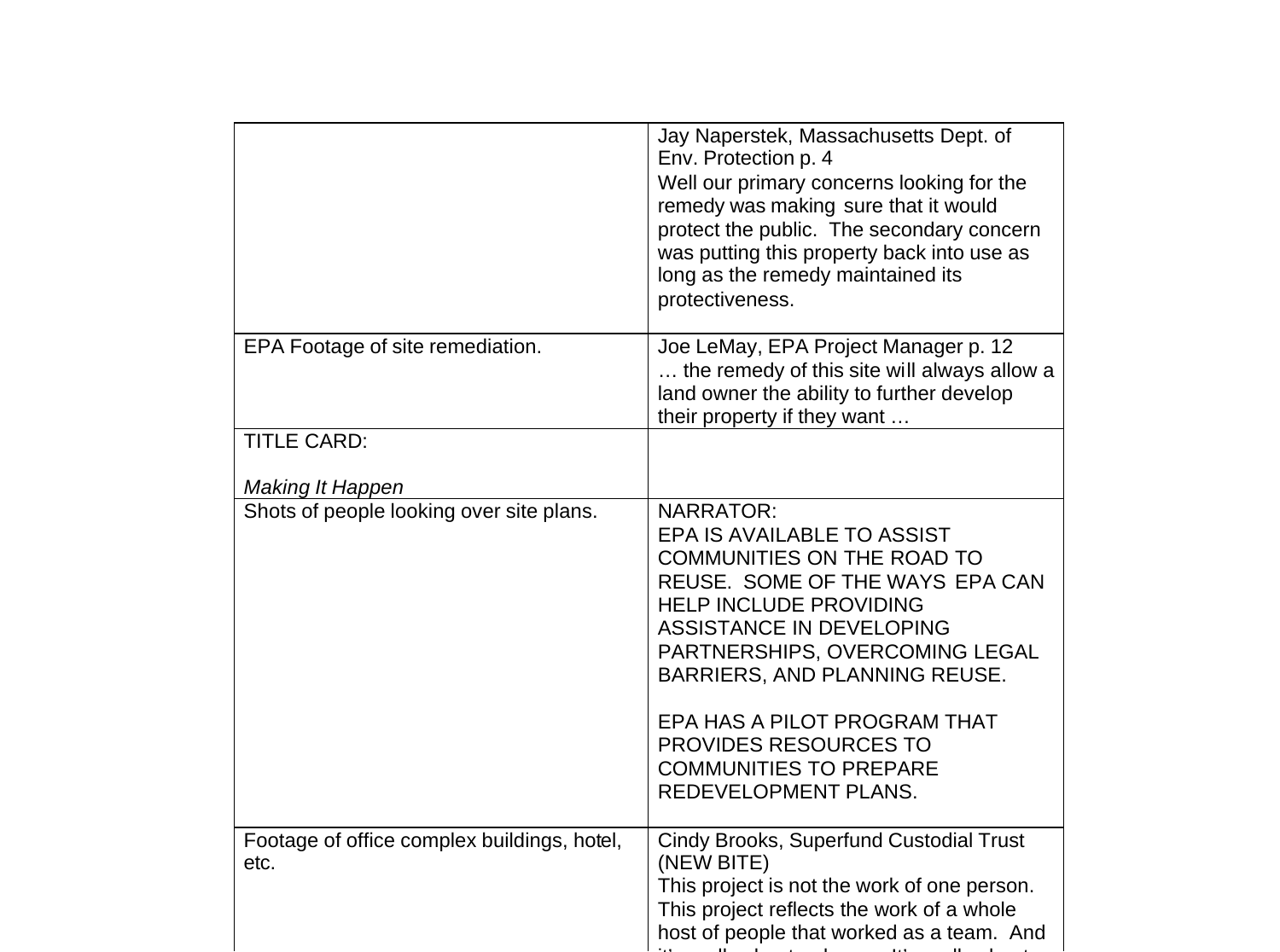| Target beauties and shopper footage.     | Its not too often where you get to build a<br>retail center right off the busiest interchange<br>in New England. You couldn't ask for<br>anything better.                                                                                                                                                                                 |
|------------------------------------------|-------------------------------------------------------------------------------------------------------------------------------------------------------------------------------------------------------------------------------------------------------------------------------------------------------------------------------------------|
| Footage of morning rush hour at the RTC. | Ann Anderson p. 7<br>to me it's just mind boggling that all this<br>has happened and it's become a vital area<br>and people come here with no concerns at<br>all It's almost impossible to think that it<br>could have happened, and yet it did. And<br>it's, and it's because of so many people<br>coming together and making it happen. |
| <b>TITLE CARD:</b><br>The Pay-Offs       |                                                                                                                                                                                                                                                                                                                                           |
|                                          | <b>TODAY THE INDUSTRIPLEX</b><br>SUPERFUND SITE IS HOME TO A<br>BUSINESS PARK, A LUXURY HOTEL, A<br><b>TRANSPORTATION CENTER, A TARGET</b><br>STORE, AND ACRES OF REBUILT<br>WETLANDS<br>REUSE SERVES AS A CATALYST FOR<br>EVEN BROADER REVITALIZATION FOR<br>THE COMMUNITY.                                                              |
| Downtown Woburn footage.                 | Mayor John Curran<br>Last year we had record growth, 2.7 million<br>dollars. This year we're up to 1.7 million in<br>growth  a lot of communities, a lot of<br>cities and towns around us don't have the<br>opportunity for the new growth that we<br>have.                                                                               |
|                                          | we've been able to leverage that new<br>growth for, for capital projects in the city.                                                                                                                                                                                                                                                     |